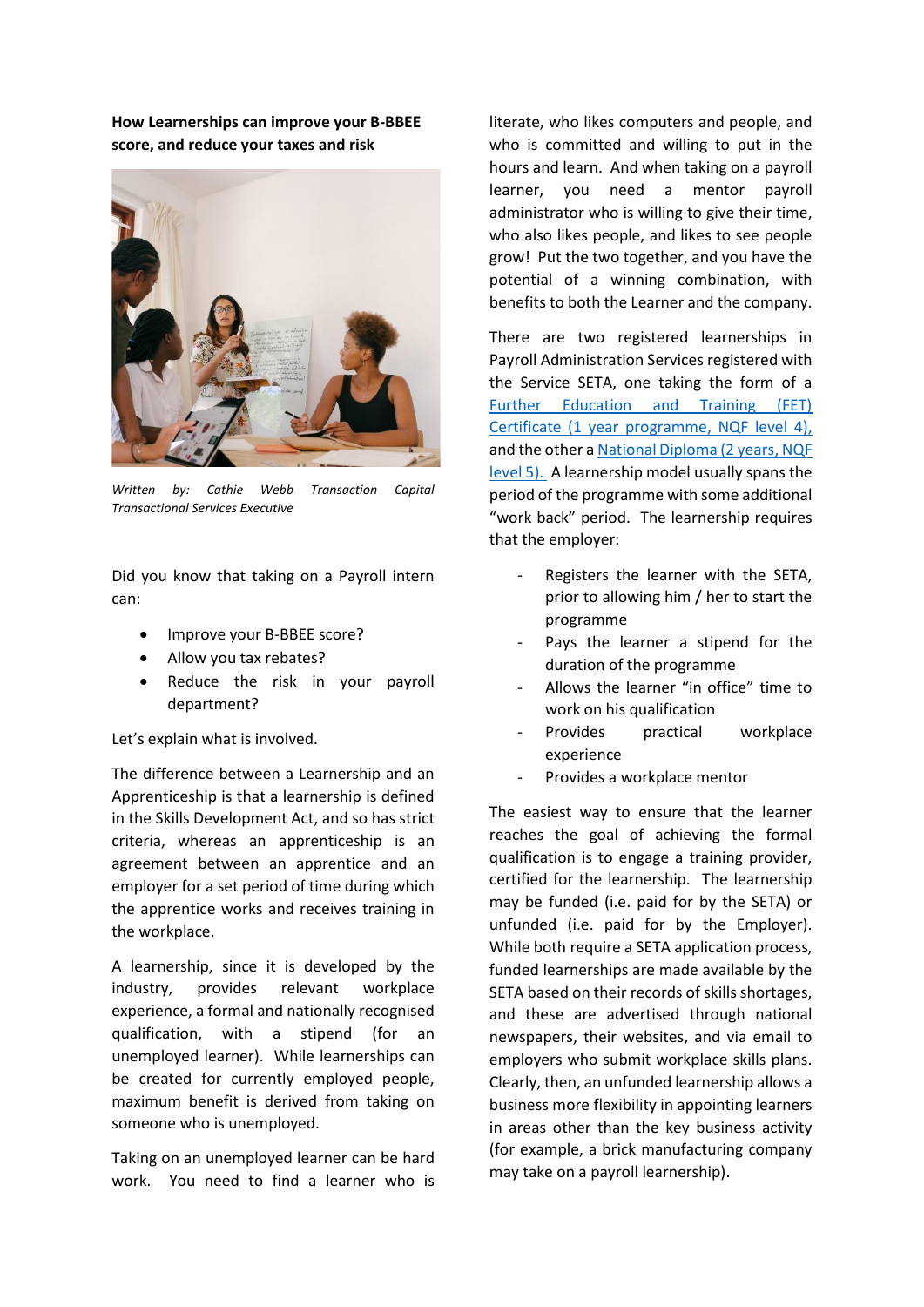**B-BBEE:** The costs of the stipend paid to the unemployed learner should be included in your Broad-based Black Economic Empowerment (B-BBEE) submission on the Skills Development Element. As proof of the validity of the learnership, you need to be able to produce the learners SA ID document, payslips, the learnership contract, and a letter / contract from the training provider. It should be noted that B-BBEE verifiers do request personal interviews with people whose names are submitted, to ensure that the learnership agreement is real.

Of course, at the same time as assisting in improvement B-BBEE scores, taking on learners assists with Employment Equity targets. Taking on previously disadvantaged employees at junior level, and allowing them opportunities to grow through the levels of the business benefits not only the economy at large, but business equity reporting.

**Tax:** Section 12H of the Income Tax Act allows a business special additional tax deductions for registered learnership agreements, intended to incentivise employers to take on learners, and to contribute to South African skills development. These consist of an annual allowance, and a completion allowance. The value of the allowance is dependent on the NQF level of the learnership and, because these allowances are not linked to the Skills Development Levy, they are not dependent on the company employing the learner belonging to the same SETA as that which registered the learnership (i.e. any business can fund a Payroll Learnership, and claim the allowance!).

The tax allowance is available to the employer even if the learnership is funded by the SETA, and is applied for through submission of an [IT180](https://www.sars.gov.za/AllDocs/OpsDocs/SARSForms/IT180%20-%20Declaration%20by%20Employer%20to%20Claim%20Deduction%20against%20Learnerships%20-%20External%20Form.pdf) form for each learner.

The current values of the allowances for NQF levels  $1 - 6$  for a 2 year learnership are (prorated if applicable):

R40 000 per learner per annum

- R20 000 per learner per annum additional, for learners with disabilities
- R40 000 per learner completion allowance
- R20 000 additional completion allowance per learner with disabilities.

It should be remembered that in addition to the tax allowance, the Employment Tax Incentive (ETI) also applies, if the learner meets the criteria for ETI (is South African, between the ages of 18 and 30, and earns under R6 000 per month).

**Risk:** Taking on a learner reduces company risk caused by having a key man / single person dependency in the payroll department. While this comes with training, and a medium to long term view is necessary, having another person in the department gives fresh insight into payroll matters, and running a payroll department. Additionally, having another pair of hands in the department means that a Payroll Administrator can enjoy a well earned break on occasion, leaving the department with someone who knows how things need to be done.

Accsys is an accredited Training Provider (0699), registered to manage the training requirements for the two Payroll Administration Services learnerships mentioned above. Training is provided online, which means that no travel arrangements are required for the learners, and that the assignments and projects required are done at the learner's own pace.

## References:

[https://www.sars.gov.za/AllDocs/LegalDoclib/](https://www.sars.gov.za/AllDocs/LegalDoclib/Notes/LAPD-IntR-IN-2012-20%20-%20Additional%20Deduction%20Learnership%20Allowance.pdf) [Notes/LAPD-IntR-IN-2012-20%20-](https://www.sars.gov.za/AllDocs/LegalDoclib/Notes/LAPD-IntR-IN-2012-20%20-%20Additional%20Deduction%20Learnership%20Allowance.pdf) [%20Additional%20Deduction%20Learnership](https://www.sars.gov.za/AllDocs/LegalDoclib/Notes/LAPD-IntR-IN-2012-20%20-%20Additional%20Deduction%20Learnership%20Allowance.pdf) [%20Allowance.pdf](https://www.sars.gov.za/AllDocs/LegalDoclib/Notes/LAPD-IntR-IN-2012-20%20-%20Additional%20Deduction%20Learnership%20Allowance.pdf)

[https://www.skillsportal.co.za/content/seta](https://www.skillsportal.co.za/content/seta-grant-application-window-open#:~:text=Mandatory%20Grants%20are%20paid%20by,Report%20before%2030%20April%202018)[grant-application-window-](https://www.skillsportal.co.za/content/seta-grant-application-window-open#:~:text=Mandatory%20Grants%20are%20paid%20by,Report%20before%2030%20April%202018)